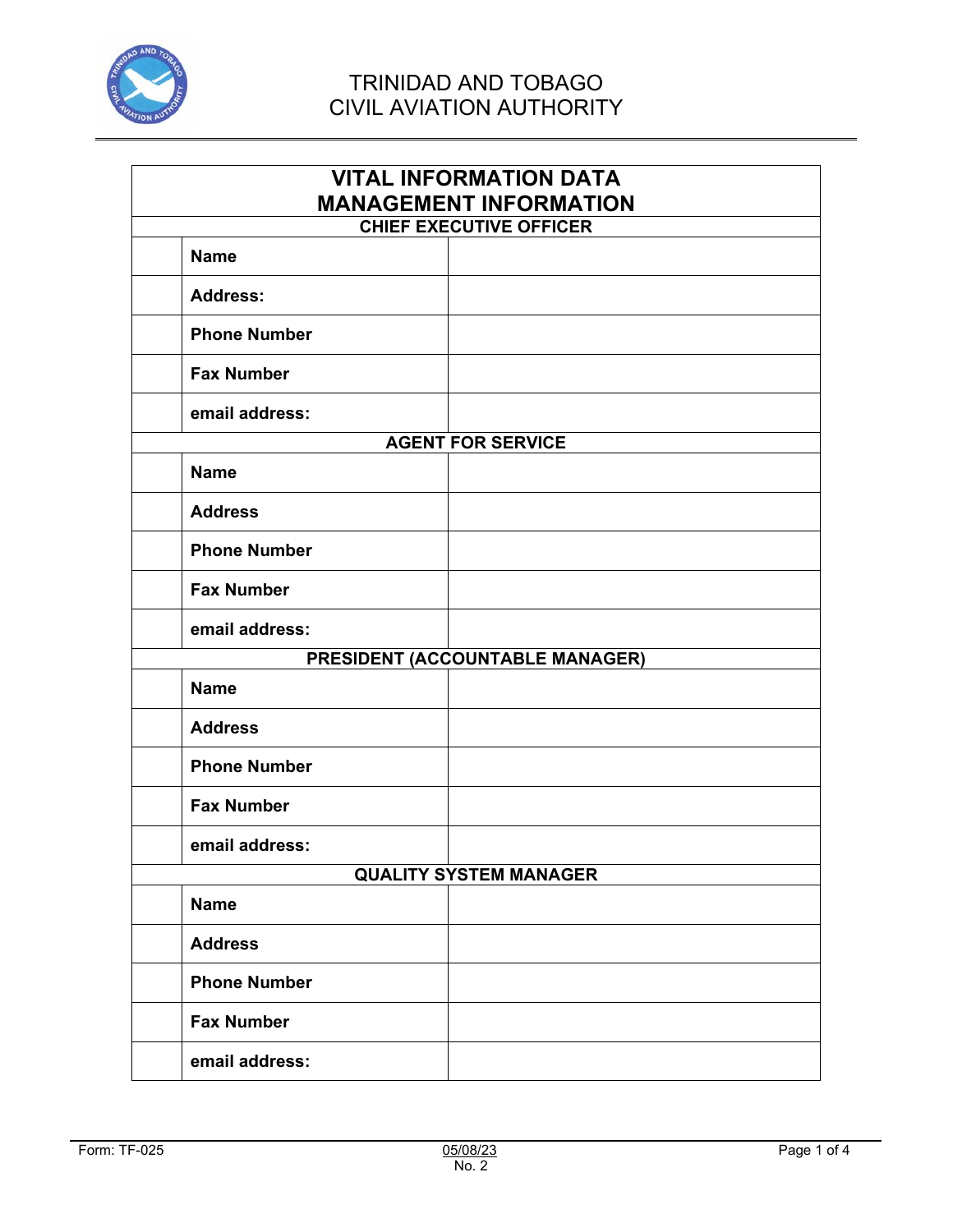

| <b>VITAL INFORMATION DATA</b><br><b>MANAGEMENT INFORMATION</b><br><b>DIRECTOR, FLIGHT OPERATIONS</b> |  |  |
|------------------------------------------------------------------------------------------------------|--|--|
| <b>Name</b>                                                                                          |  |  |
| <b>Address</b>                                                                                       |  |  |
|                                                                                                      |  |  |
| <b>Phone Number</b>                                                                                  |  |  |
| <b>Fax Number</b>                                                                                    |  |  |
| email address:                                                                                       |  |  |
| <b>DIRECTOR, MAINTENANCE SYSTEM</b>                                                                  |  |  |
| <b>Name</b>                                                                                          |  |  |
| <b>Address</b>                                                                                       |  |  |
| <b>Phone Number</b>                                                                                  |  |  |
| <b>Fax Number</b>                                                                                    |  |  |
| email address:                                                                                       |  |  |
| <b>DIRECTOR, CREW TRAINING</b>                                                                       |  |  |
| <b>Name</b>                                                                                          |  |  |
| <b>Address</b>                                                                                       |  |  |
| <b>Phone Number</b>                                                                                  |  |  |
| <b>Fax Number</b>                                                                                    |  |  |
| email address:                                                                                       |  |  |
| <b>DIRECTOR, GROUND OPERATIONS</b>                                                                   |  |  |
| <b>Name</b>                                                                                          |  |  |
| <b>Address</b>                                                                                       |  |  |
| <b>Phone Number</b>                                                                                  |  |  |
| <b>Fax Number</b>                                                                                    |  |  |
| email address:                                                                                       |  |  |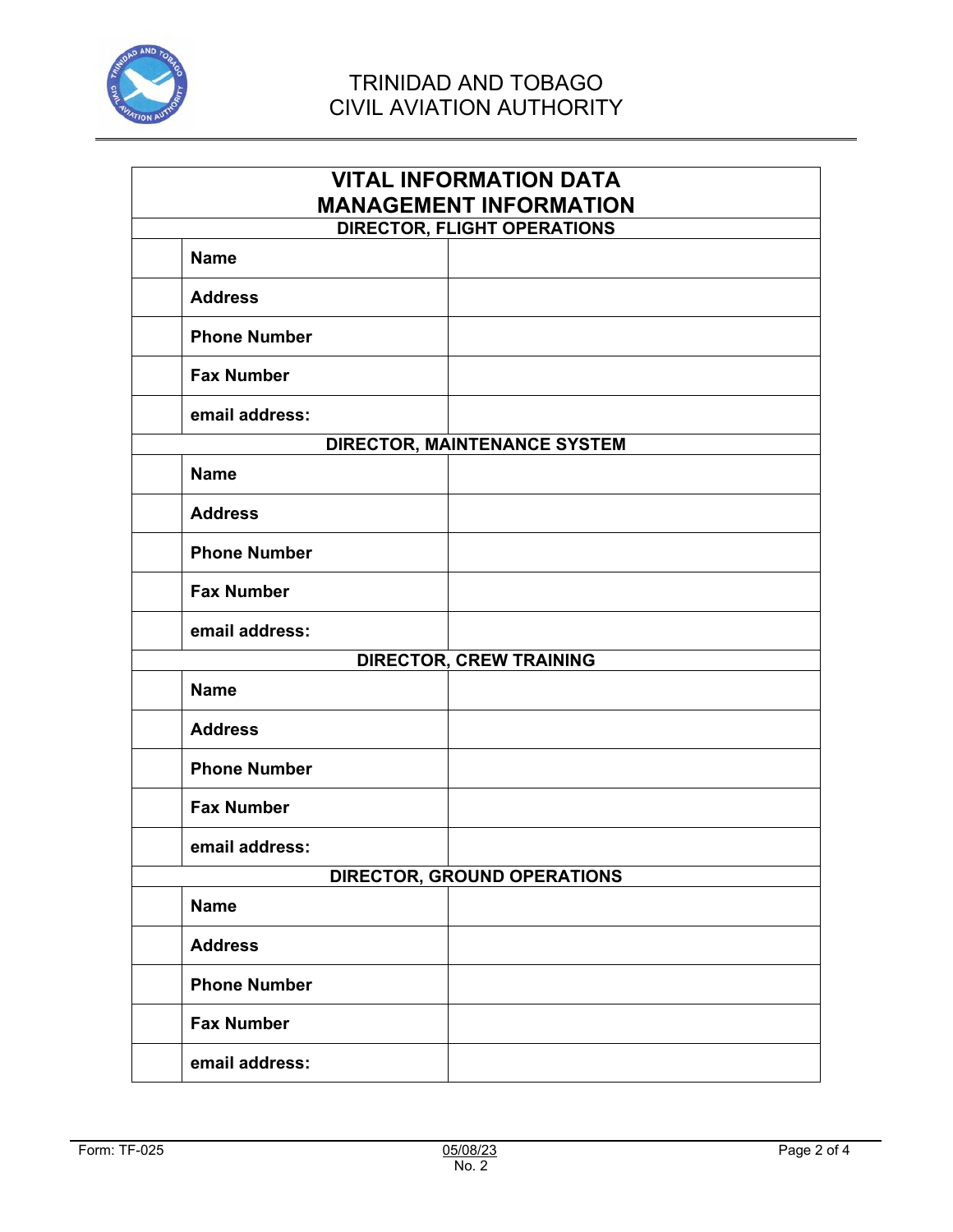

| <b>VITAL INFORMATION DATA</b><br><b>MANAGEMENT INFORMATION</b> |                                   |  |
|----------------------------------------------------------------|-----------------------------------|--|
| <b>MANAGER, FLIGHT SAFETY</b>                                  |                                   |  |
| <b>Name</b>                                                    |                                   |  |
| <b>Address</b>                                                 |                                   |  |
| <b>Phone Number</b>                                            |                                   |  |
| <b>Fax Number</b>                                              |                                   |  |
| email address:                                                 |                                   |  |
|                                                                | <b>MANAGER, QUALITY ASSURANCE</b> |  |
| <b>Name</b>                                                    |                                   |  |
| <b>Address</b>                                                 |                                   |  |
| <b>Phone Number</b>                                            |                                   |  |
| <b>Fax Number</b>                                              |                                   |  |
| email address:                                                 |                                   |  |
| <b>MANAGER, IN-FLIGHT SERVICE</b>                              |                                   |  |
| <b>Name</b>                                                    |                                   |  |
| <b>Address</b>                                                 |                                   |  |
| <b>Phone Number</b>                                            |                                   |  |
| <b>Fax Number</b>                                              |                                   |  |
| email address:                                                 |                                   |  |
| <b>MANAGER, FLIGHT SUPERVISION</b>                             |                                   |  |
| <b>Name</b>                                                    |                                   |  |
| <b>Address</b>                                                 |                                   |  |
| <b>Phone Number</b>                                            |                                   |  |
| <b>Fax Number</b>                                              |                                   |  |
| email address:                                                 |                                   |  |